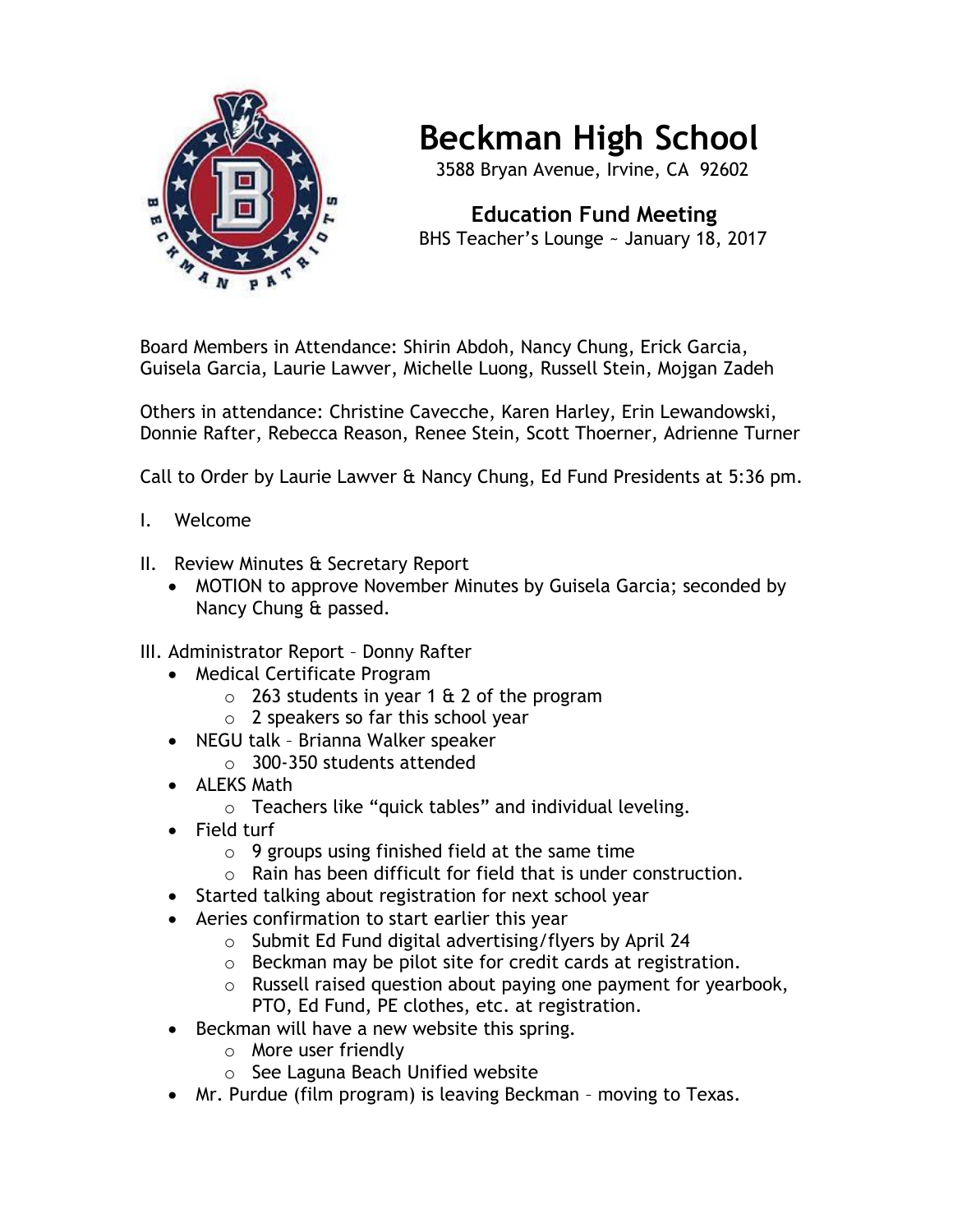- Alex Lewandowski is a student in the film program and will be making a video for Ed Fund at February 15 meeting.
- IV. Presidents' Report
	- Nancy & Laurie met with the 2 PTO presidents (Mary & Camille) over the break.
		- o Questions about why Ed Fund is necessary and whether it should be combined with PTO.
		- o Initially modeled after Foothill HS Ed Fund
		- o We need to be clear that Ed Fund exists to fund only educational programs, not projects like the marquee.
		- o Need to do better job of explaining to incoming freshman parents about what Ed Fund is and supports.
		- o Suggestion that Ed Fund representative should attend PTO meeting and vice versa
- V. Treasurer's Report
	- No income since last meeting.
	- Checks written for previously approved items:
		- o \$1000 EdPuzzle
		- o \$4200 ALEKS math program subscription
	- \$56,000 in bank currently
	- Outstanding expenses:
		- $\circ$  \$2000 allocations to departments that have yet to submit requests
- VI. Allocations Report
	- MOTION to use \$2000 previously allocated for the PE department to purchase equipment to be used in classes for students with special needs. Motion passed.

VII. Publicity Report

- Ed Fund banner was displayed at the NEGU talk and will be displayed at all Ed Fund sponsored events.
- Ed Fund website is being constructed and almost ready to go live. More photos will be added
- Suggestions to add meetings to the calendar of events and invite parents to attend.
- Suggestion to add a paragraph on the website explaining the difference between Ed Fund and PTO and why it's good to have both.
- Start publicizing Ed Fund, including the Spring Fundraiser, at Pioneer and Orchard Hills
- Suggestion to have a session at Back to School Night and/or 8<sup>th</sup> Grade Parent Night to familiarize parents with Ed Fund, PTO, ASB, etc.
- New email address is [beckmanedfund@gmail.com](mailto:beckmanedfund@gmail.com)